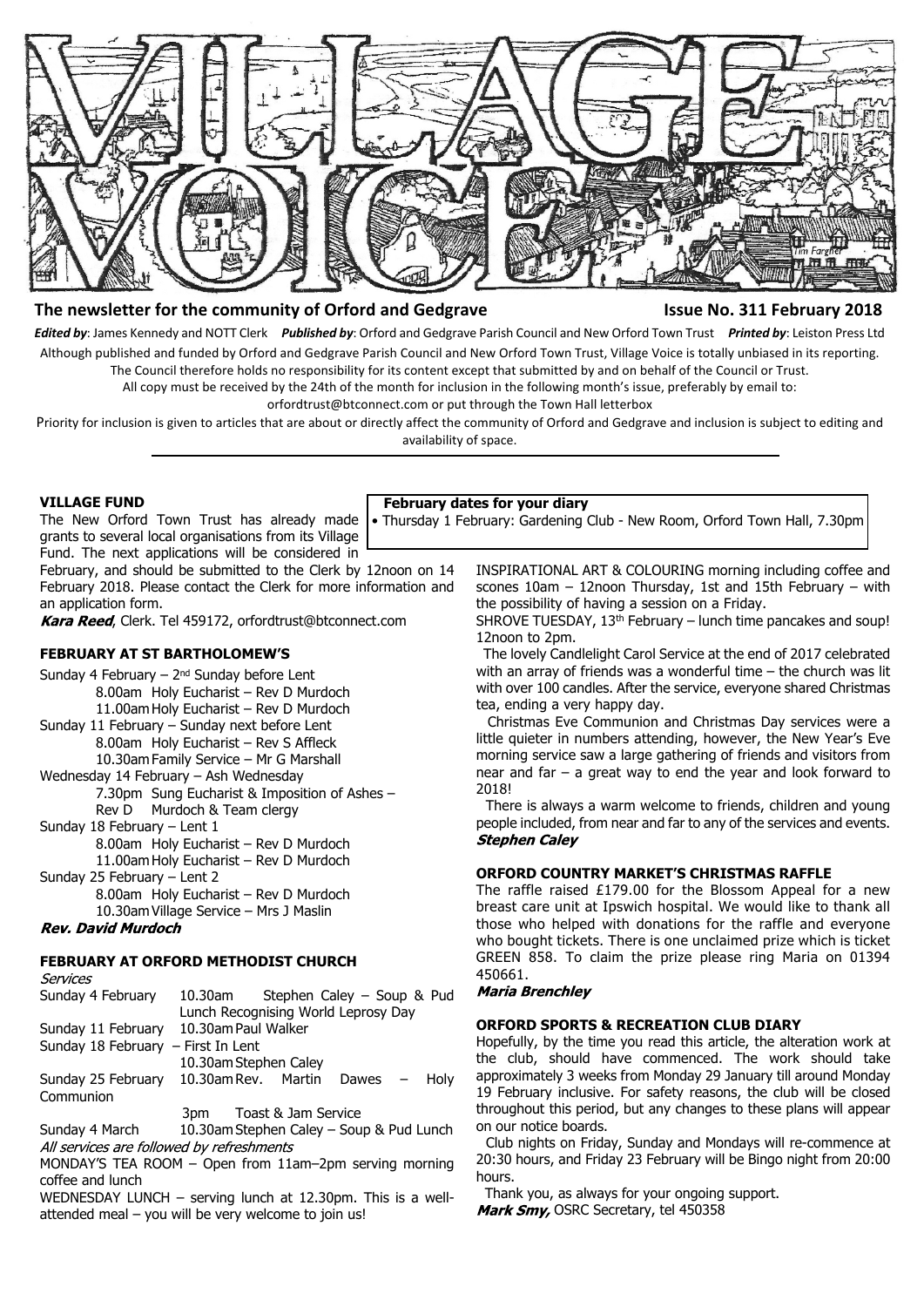#### **GARDENING CLUB**

**Date:** Thursday 1 February 2018 **Topic:** Henstead Exotic Garden **Presenter:** Andrew Brogan, Owner and Creator **Time:** 7.30pm meeting start

**Venue:** Orford Town Hall 'Back room'

Andrew created Henstead Exotic Garden 12 years ago from an abandoned nettle-strewn site backing onto ancient woodland. He will tell us the story of how it all came about and how it is today. Those of you who visited this garden last September will agree that it richly deserves its title 'Suffolk's Secret Jungle'! The garden has been featured on BBC 'Gardener's World', National Geographic TV, Channel 5's 'Britain's Best Garden' and Look East as well as in many magazines and newspapers.

 Henstead Exotic Garden is a two-acre site, fully landscaped exotic garden which uses dramatic architectural plants and inspiration from Andrew's travels to the Far East and Tunisia. The backbone of the garden are the five plus buildings, including a tropical-style summerhouse and a Thai-style pavilion which is one to two metres off the ground and reached via a 20-foot wooden walkway. There is magical planting with bamboos, banana palms, ferns, trickling water and much, much more…

 Andrew will give us an informative and humorous talk which will be well illustrated and we hope he will bring some exotic plants for us to purchase. He will be happy to answer questions about the many aspects of his garden.

The Gardening Club and 2018...

We will still be collecting subscriptions at this meeting so please come early if you still have to join for this year. You will also be provided with a copy of the 2018 Programme. I do hope many more members will join us (we were up to 74 in 2017!), for what is planned to be an exciting and interesting year! It is £15 for the calendar year or £4 per session as a guest, if that suits you better. In addition to the published programme of events, we usually make a Spring and Autumn car-sharing trip to a garden…

 We also have 3 competitions during the year for the Eric Mason Shield, with the winner being presented at the December meeting. Taster for 2018:

1 st March: Climbers, Creepers and Crawlers – Michael Warren

5 th April: Planting for Bees – Dale Gibson – very successful local beekeeper and member of Leiston Beekeepers

3th May: Roses – Choosing, Planting and Pruning – Dan Brooks Summer Trip in July: East Ruston Old Vicarage Garden in Norfolk Do join us and get the whole Programme for 2018! **Polly Sharkey** 

#### **GREAT MUSIC WITH AFTERNOON TEA – LEISTON ROYAL BRITISH LEGION BAND**

Don't forget this renowned brass band is scheduled to play in St Bartholomew's Church on the afternoon of Sunday 4 March. They will be playing a selection of classics, pop and swing numbers something for everyone. It promises to be an enjoyable, easy listening afternoon in the wonderful surroundings of the church. Anyone who has listened to a performance in the church will know there are few better venues for music. The concert will start at 2.30pm and there will be a break for refreshments. Tickets are £5.00 for adults and £2.50 for children. Please contact Guy or Wendy Marshall for tickets on 450090. Proceeds to the Thomas Marshall Educational Fund contact@tmef.org.uk

**Guy Marshall** 

### **WEA COURSE AT ORFORD TOWN HALL**

Starting Monday 5 February 2018

Course reference: CC2224643

History: The Friendly Invasion – USAAF in East Anglia 1942-45 Ian Mclachlan

Mon 5/2/2018 14:00-16:00, 7 weeks, £50.40

This course explores the build-up of American personnel in East Anglia and studies the development of US air-power in the region. It examines the social and cultural impact of over 400,000 young

men on mainly rural communities – race relations; crime; GI Brides etc. It will encompass the establishment of airfields dwarfing nearby villages; the aircraft and weaponry; how the vast aerial armadas were assembled plus strategy and tactics. The big picture will be interspersed with personal accounts and stories illustrating the heroism, drama and tragedies affecting families and lives both here and in America.

#### **Daphne Gardner**

#### **THE RETURN OF RUST AND STARDUST**

St. Bartholomew's Church in Orford will be the setting for a new puppet play by Sussex puppet company Rust and Stardust. This young and talented company will be returning to Orford to work with Orford Primary School Arts Award students to develop and present a retelling of the ghostly story of Black Shuck.

 The project, to be launched in Spring 2018, will last for 4-5 weeks. Working in collaboration with Orford Primary School, Rust & Stardust will work with the Year 6 Arts Award students to involve them in the creation and performance of a dramatic Suffolk folk tale, Black Shuck.

 Over the course of the project, students will participate in weekly sessions to create and rehearse puppets and performances, to be part of the production put on by Rust & Stardust in St Bartholomew's Church, in collaboration with the Thomas Marshall Education Fund. The project will culminate in the Arts Award students participating in two performances in the church. The church may then display the work the students have created.

 Following two previous visits in 2016 and 2017 when they provided workshops for the children before performing The Wild Man of Orford and The Green Children of Woolpit to enthusiastic and captivated audiences in Orford Church, they are now returning to work with the students to perform the story of Black Shuck. To witness the characters coming to life in the hands of these skilled puppeteers is a magical experience and something not to be missed. Suitable for all ages.

 The company will be presenting performances on Friday 20 April (matinée) and Saturday 21 April in aid of the Thomas Marshall Education Fund so put these dates in your diaries. More details on tickets and times to follow or email contact@tmef.org.uk.

Roger Hipwell - Thomas Marshall Education Fund

### **THE GREAT HOUSE ART SALE, APRIL 2018**

We are planning an exhibition of art for sale at the Great House in Orford. We intend to feature the work of Andrew King and Mike Flint. These works will be commercially for sale, with any profits to the artists and the Great House.

 The Great House will be open for an exhibition preview, with music and wine on the evening of Friday 6 April by invitation at £10. The house and gardens will then be open from the 7th to the 12th April at no cost for entry from 10am to 4.30pm. Tea, coffee and home-made brownies will be for sale. Profits from the sale of preview tickets and our hospitality will be donated to the Alde and Ore Estuary Trust.

#### **Chris Gerard**

#### **MOBILE POLICE STATION VISITS**

The mobile police station will visit the village at the following times:

12noon-1.30pm on Monday 5 February and Monday 19 March 2018, in the Market Square or on the Quay. The vehicle is an operational vehicle and on occasion might be deployed without notice causing it to be unavailable for Parish commitments. **Woodbridge and District Safer Neighbourhood team** 

#### **THE PENINSULAR PRACTICE FEBRUARY NEWSLETTER** GP Closure Afternoon

Staff Meeting Wednesday 7 February 13.00-16.00 GP Closure Thursday 8 February 13.00-18.30

Travel Vaccinations

If you are travelling further than Europe on holiday please allow more than 6 weeks when booking to have your travel vaccination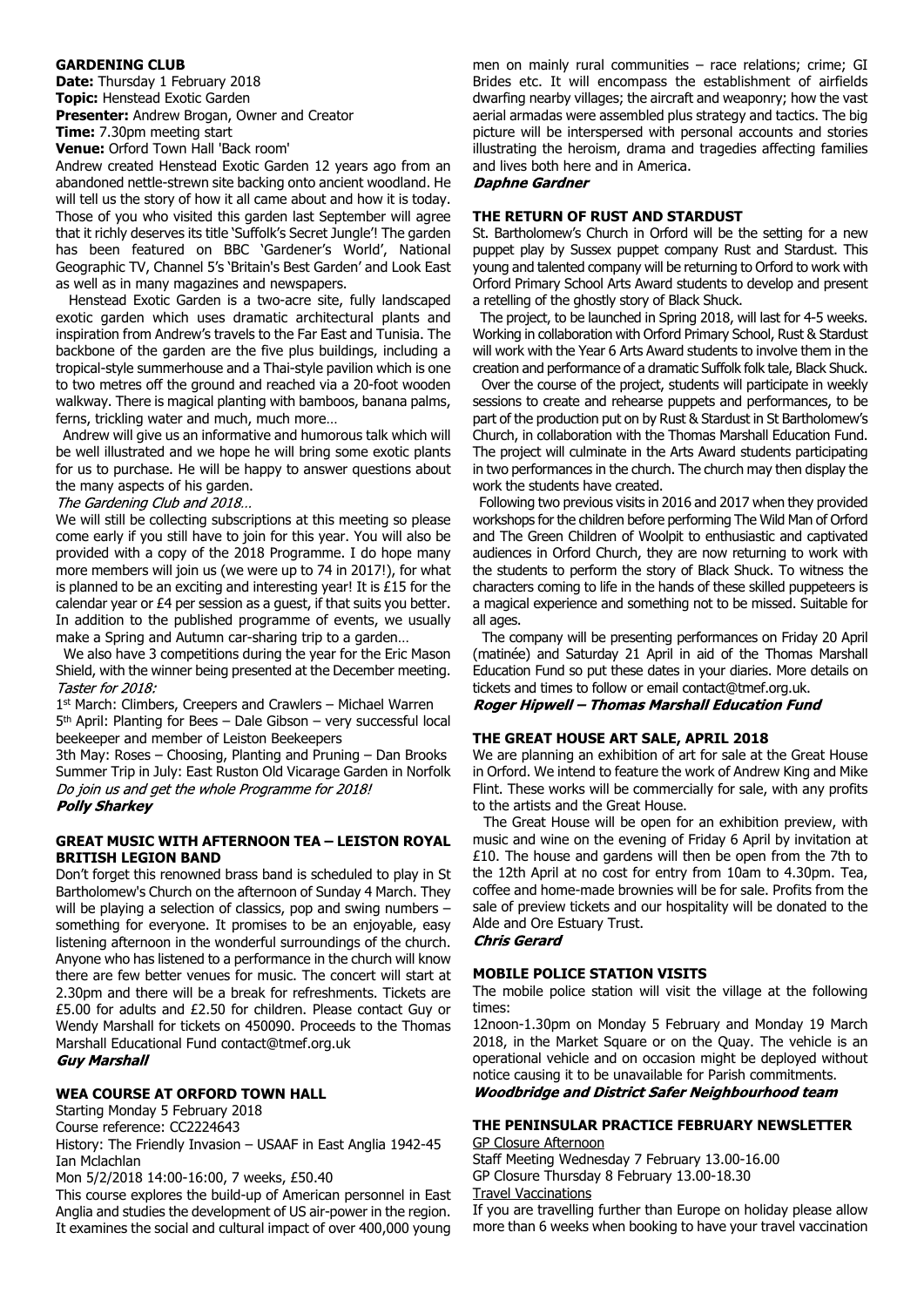consultations with our nurses. This will allow the surgery to assess your risk and ensure we have the correct vaccinations available to you.

#### Repeat Prescriptions

All repeat prescriptions take 2 working days to process so please bear this in mind when requesting them.

#### **WINE TASTING**

You are invited to an evening of wine tasting 'Over the Andes' with paté and cheese, in aid of the Alde and Ore Estuary Trust. The evening will be hosted by Derek Smedley MW, and will take place at 7.30pm on Saturday 24 March in Orford Town Hall. Tickets: £20. For tickets and/or donations, please contact Andrew and Theresa Curtis, agc451@yahoo.co.uk, or tel 01394 450619. **Andrew and Theresa Curtis** 

#### **KING'S HEAD NEWS**

January made us shiver – but the wood burner kept us all warm. February is a nice short month, but we are still packing quite a lot in to it.

What a great start for a new event – Open Mic Night with Steven Lay. Fantastic array of talent on show to entertain us all, brilliantly co-ordinated by the uniqueness of Steven. If you have never been to an open mic night before, make sure you put it in your diary. The last Friday of each month starting at 9pm – so for February that is the 23rd .

 Continuing with live music we have the guitar man and master of classic rock and blues, Steve Boyce is back. This time he will be accompanied by the beautiful voice of Lou. They return on Saturday 17 February and start playing at 9pm. Guaranteed to produce a great sound and create a fun evening. As with all of our music events it is free entry and everyone is welcome.

 Quiz Nights continue to puzzle and perplex you. For just £1 per head you get the chance to be tested with a spectrum of questions on a multitude of subjects. This month it is on Thursday 1<sup>st</sup>, starting at 8pm. The question masters for the evening come from the last winners of Lofty, Roger, Wendy and John. Remember that if you win you not only get to scoop up all the monies collected but also the setting of the next quiz. Come along and join in.

 In January, Daniel Bunce, Head Chef, came up with a fantastic range of curries and many thanks to all of you who came along, we hope you enjoyed it. There is no food theme night in Feb but it does return with Chinese in March. Bookings are already being taken. It is bound to be popular so book your table early.

 If you are interested in joining Daniel and his kitchen team we currently have a vacancy for a Kitchen Assistant. If you are keen to be part of a buzzing and enthusiastic team call in and see us or email your CV to us. We also have a vacancy for a weekend housekeeper, this is to cover Saturday and Sunday mornings. Once again if you are interested, please contact us.

 Another first for us is on 8th March. We are teaming up with Slate Cheese & Provisions of Aldeburgh and Adnams Cellar & Kitchens of Aldeburgh to host a Cheese & Wine Tasting. Clare & Nico at Slate are coming up with 6 cheeses to tantalise your taste buds and Ali from Adnams has the task of selecting wines to pair with them. Both will be present to talk you through the products and explain some more to you. Tickets are £10 per head available from the pub and is open to over 18s only. If you haven't seen the cheese wall at Slate yet, that alone is worth a trip in to Aldeburgh.

 For you sport fans the Six Nations is with us in February and some of the games will be shown live in the bar. Great atmosphere and a beer to cheer on the team of your choice. All with no doubt the classic rugby banter and good humour.

 As always, we appreciate all the support you give us and we look forward to welcoming you to the pub.

Ian & Suzanne Ballantine, thekingsheadorford@gmail.com

#### **ORFORD CRAFTS CENTRE UPDATE**

We are delighted to say that we are now taking bookings, from Easter onwards, for the hire of The Old Hayloft at Orford Craft Centre. So, if you are looking for exhibition, gallery or workshop space get in touch now.

 The Old Hayloft offers approximately 23m² of floor space and approximately 20 lin/m of hanging space, with four flexible workbenches 1200 x 600mm. The room has lighting producing some 700 lumens with natural light and views of the Castle to the front and the church to the rear. There are five double power sockets in the area and it has use of the toilet and kitchenette on the ground floor.

 With The King's Head next door a full arrange of catering facilities are available, for the private viewing or the workshop lunch.

 The Old Hayloft is also available for hire for meetings and presentations.

 If you are interested in this space please get in touch and we can arrange a viewing and hopefully a date in our diary.

**Ian & Suzanne Ballantine, orfordcraftcentre@gmail.com** 

### **COMMUNITY ENGAGEMENT ON POSSIBLE VARIATIONS TO THE ESTUARY PLAN**

Community meetings have been arranged to discuss a number of possible variations to the Estuary Plan following the flood risk assessment report by HR Wallingford. It has become clear that consideration must be given to providing some surge tide storage area. Both reports that were completed last year identified the benefits of a 'flood release valve' at Iken to allow water to move onto the land in a surge event which would relieve the water levels in the upper estuary and reduce flood risk to Snape, Aldeburgh and Ham Creek. It will be very important to have your views so please try to come to one of these drop-in sessions: Orford Town Hall, Thursday 8 March 2-7pm,

Aldeburgh Church Hall, Tuesday 13 March 2-7pm,

Snape Village Hall, Wednesday 14 March 2-7pm

Following these drop-in sessions, the Partnership will be holding their Annual Community Meeting at Snape Maltings Recital Room on Saturday 14 April from 10.30am-1pm and there will be a number of presentations to inform and discuss the scheme options under consideration. There are potentially significant differences from the agreed plan and it will be important to have as broad a discussion as possible.

Amanda Bettinson, Partnership Secretary, Amanda.bettinson@gmail.com, www.aoep.co.uk

#### **FREE HEARING CHECKS IN WOODBRIDGE FOR THOSE WITH HEARING LOSS**

Ten million people in the UK – one in six of us – have some degree of hearing loss. It's surprisingly tricky to spot gradual hearing loss as our brains are very good at compensating, so we're not even aware of how much we've lost until things are quite far advanced. The good news is that there are things you can do to about it. The bad news is that there are potentially serious consequences if you choose to ignore hearing loss, including an increased risk of dementia.

 Local hearing care specialists The Hearing Care Centre, offers award-winning hearing care services from 25 centres across East Anglia. This year they are celebrating their 20th year in business and they hope to continue to raise awareness about the prevalence of hearing loss, its effect on everyday life and the potential dangers of leaving hearing loss untreated.

 Audiologist Karen Finch and her team will be holding free 'Hearing Care Centre Open Days' at their local hearing clinic at Framfield Medical Centre between 9am and 5pm on Wednesday  $14<sup>th</sup>$  and Thursday  $15<sup>th</sup>$  February 2018. During the event, they will be providing free hearing assessments (usually £20), along with complimentary professional advice about your hearing test results and discussing possible solutions that could help improve your hearing. All services are available by appointment only.

 To book your appointment call The Hearing Care Centre on 01473 230330 or visit www.hearingcarecentre.co.uk for more information.